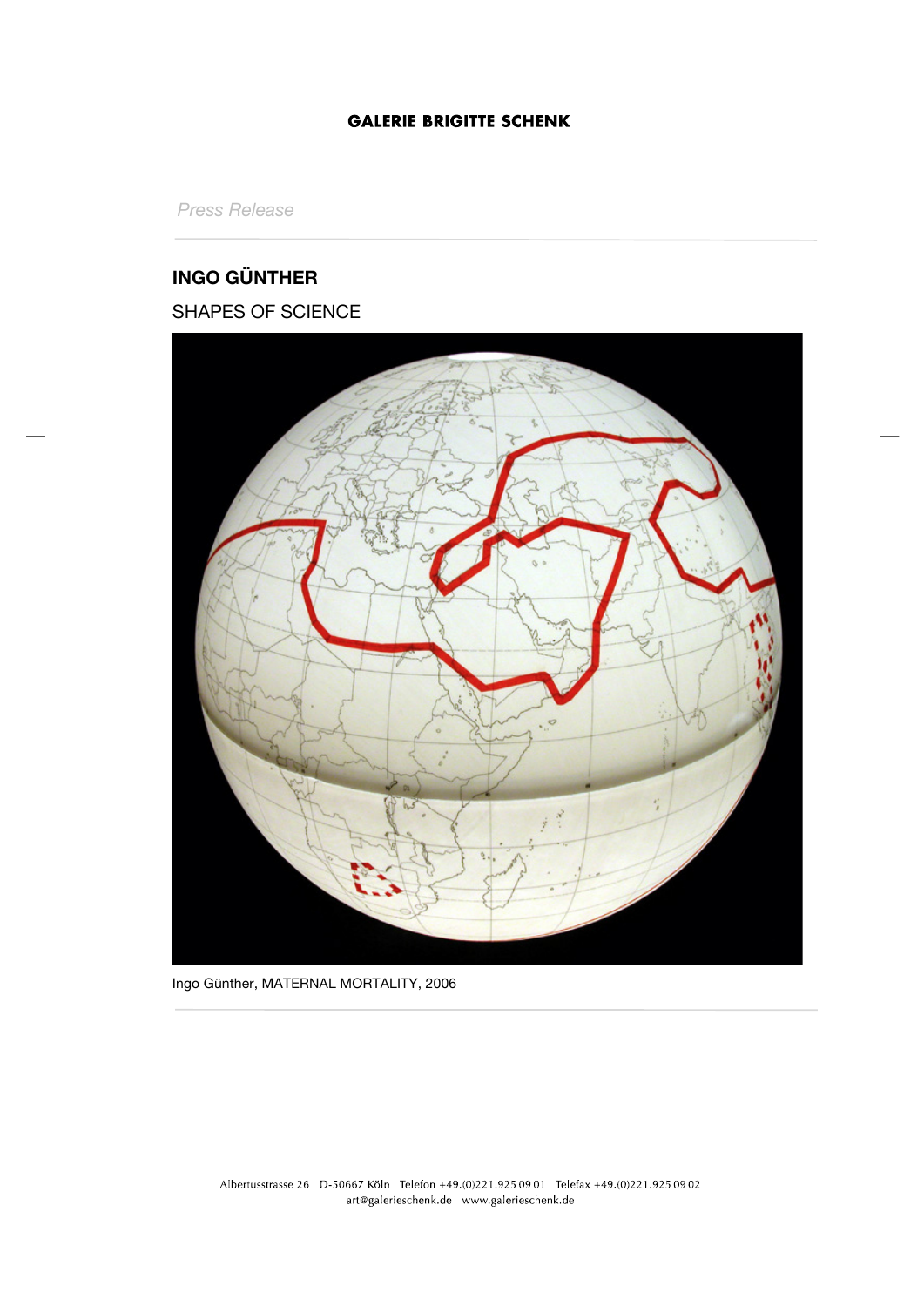## **Vernissage**

December 11, 2015

Exhibition runs until March 22, 2016

## **Opening hours**

Tuesday – Friday: 11 am – 6 pm Saturday: 11 am – 3 pm

#### *English*

Ingo Günther is a German born, New York based new media artist credited with pioneering the use of mapping and data visualizations in both art and journalism. His award-winning work has been shown in over twenty countries and is in the permanent collection of several global institutions and museums. At first glance, Ingo Günther's glowing globes exude an aura of times past, evoking libraries from the Age of Enlightenment when such globes were a prominent expression of scientific discovery. A closer look reveals that Günther has overlaid his globes with current geo-social, political, economic, environmental, historical, technological, and scientific data collected from institutions, governments, and media sources around the world, raising issues of globalization as neutrally as possible.

Since 1988, when Ingo Günther set out on his ongoing World Processor project, it has grown to encompass 1,000 globes. For each site-specific installation, he modifies them anew, creating a new situation case by case. Dozens of Ingo Günther<sup>1</sup>s Worldprocessor globe configurations come to new animated life accompanied with a data-driven soundtrack on the 6 m diameter Geo-Cosmos display, the emblematic heart of the Museum of Emerging Science and Innovation in Tokyo, Japan.

Working in diverse cultures such as America, Japan, China, Korea, Vietnam and Europe, Günther had to find a language and methodology that would transcend local flavors as well as ideological and civilizational barriers and thus would identify and build common ground. His perspectives have manifested themselves in a plethora of works, many of which transcend the boundaries of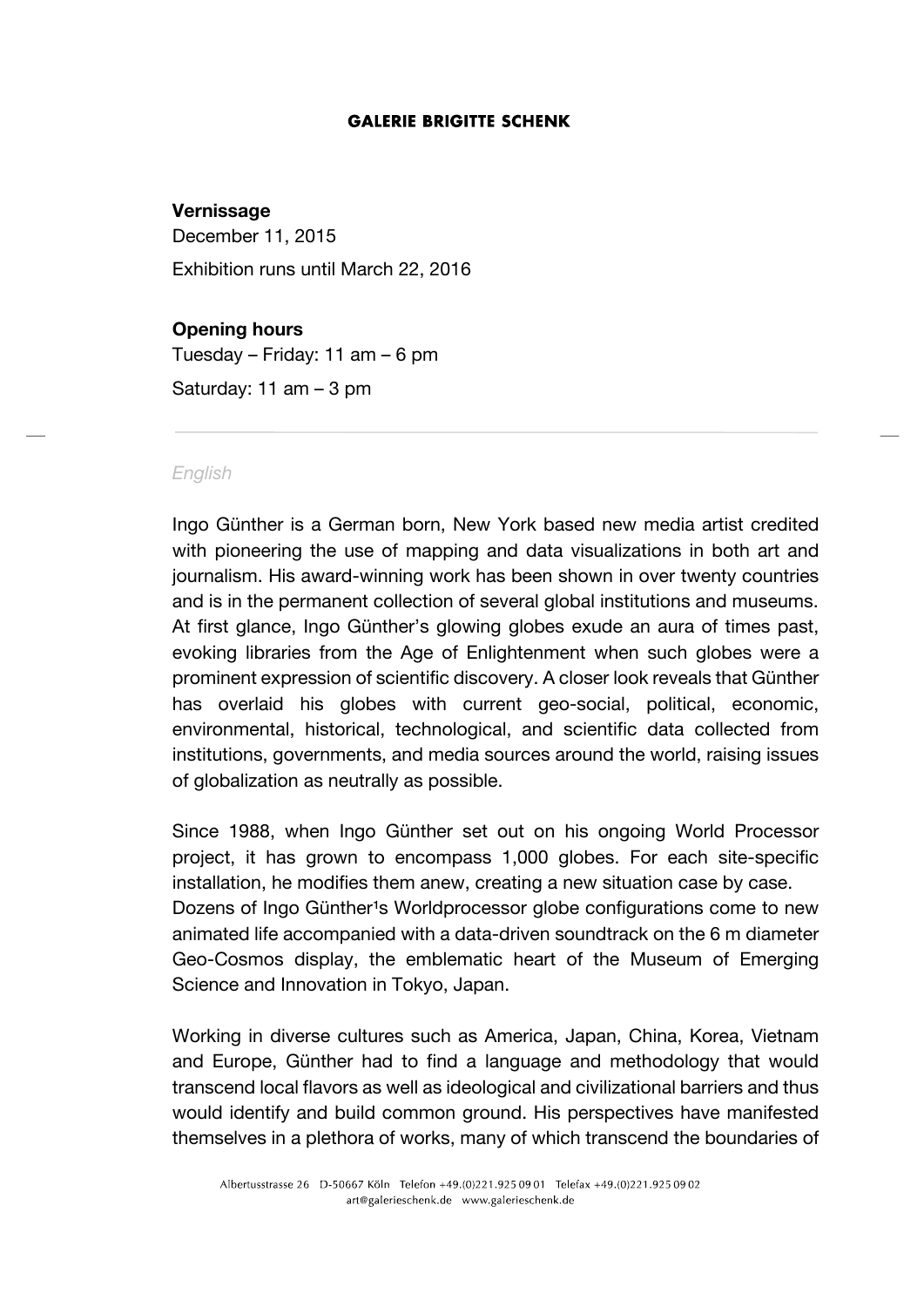art. There are collaborations with scientists, architects, policy makers, and journalists across fields, disciplines and methodologies. His started his teaching experience as one of the founding professors of the KHM (Academy of Media Arts) in Cologne, Germany (1990), the first of its kind in Europe.

#### *Deutsch*

Der in Deutschland geborene Künstler Ingo Günther lebt und arbeitet seit 25 Jahren vorwiegend in New York. Er ist dadurch bekannt geworden, dass er komplexe, statistische Daten zu informationellen Skulpturen machte, indem er sie auf Globen bannte. Die Arbeiten kamen sowohl als Kunst als auch als Journalismus zum Einsatz in Museen, Institutionen und Medien. Seine preisgekrönten Arbeiten wurden in mehr als 20 Ländern ausgestellt und befinden sich in wichtigen, internationalen Sammlungen und Museen.

Auf den ersten Blick strahlen Günthers erleuchtete Globen eine Aura des Vergangenen aus, lassen an das Zeitalter der Aufklärung erinnern und dessen Bibliotheken, als diese Globen vor allemAusdruck wissenschaftlicher Entdeckung waren. Bei genauerem Betrachten sieht man, dass Günther diese Globen mit aktuellen, geo-sozialen, ökonomischen, umweltbezogenen, historischen, technologischen und wissenschaftlichen Daten bespielt, die er mit dem Anspruch journalistischer Präzision aus unterschiedlichsten Quellen recherchiert hat. Das 1988 begonnene "World Processor" Projekt Ingo Günthers führt er bis heute fort. Es sind bisher über 1000 Worldprocessor-Globen entstanden. Eine Auswahl Globen wird hier, wie immer raumbezogen, präsentiert.

Günthers Arbeiten werden seit 2011 täglich im "National Museum for Emerging Science and Innovation"in Tokyo gezeigt, wo sie filmisch bewegt auf dem sphärischen 6 Meter durchmessenden Geo-Cosmos Bildschirm programmiert sind. In verschiedenen Kulturen arbeitend wie in Amerika, Japan, Korea, Vietnam und Europa war Günther dazu gezwungen, eine Sprache und Methodologie zu benutzen, die sowohl die lokalen Begebenheiten transzendierte als auch die ideologischen und zivilisatorischen Grenzen durchbrach und dennoch dazu fähig war, sich mit ihr zu identifizieren. Die verschiedenen, eingenommenen Perspektiven haben zu einer komplexen Fülle